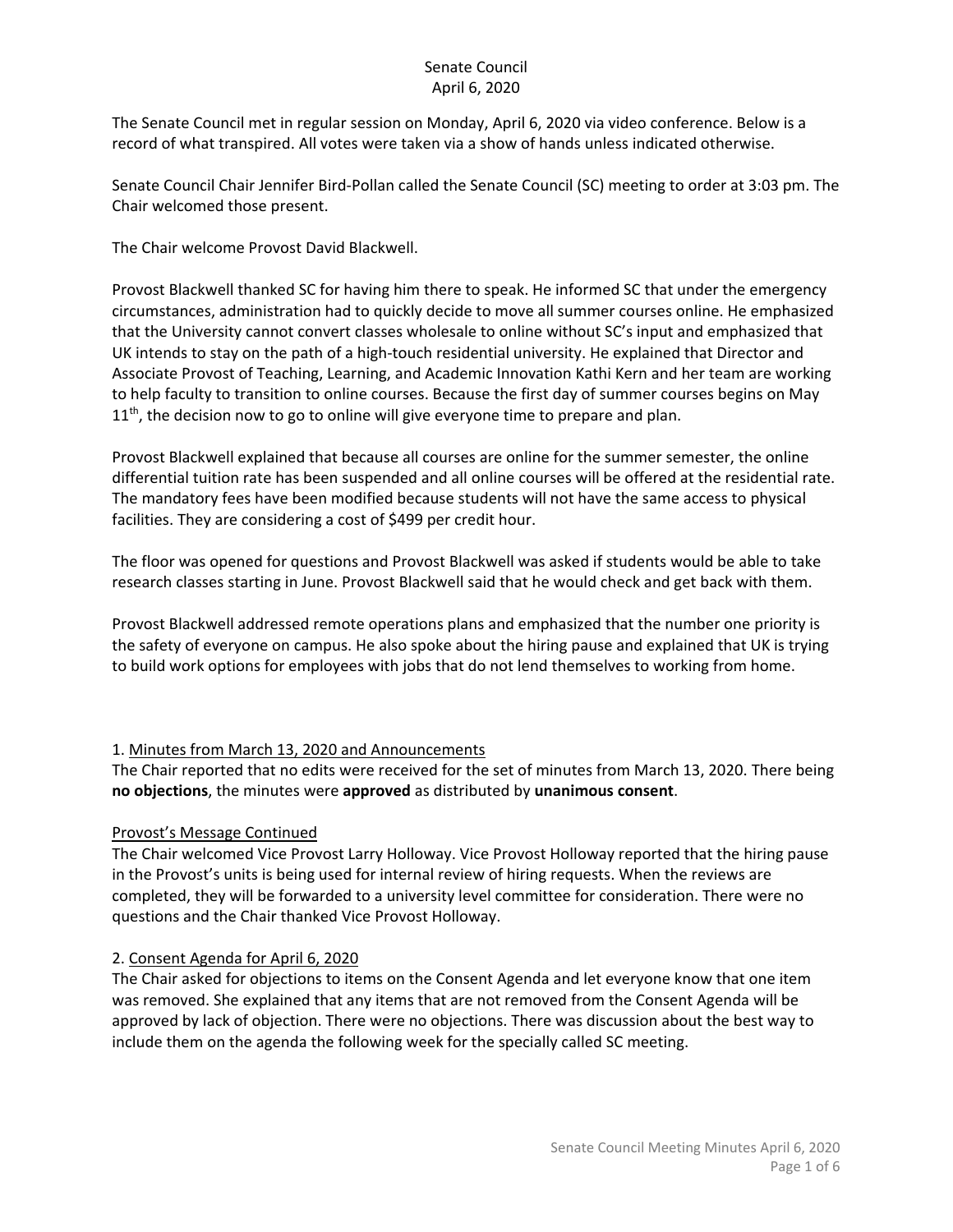# 3. Proposed Changes to *SR 1.4.3.5* ("Senate Academic Advising Committee (SacAC)")

The Chair welcomed University Director for Academic and Career Advising Marianne Young, who explained the proposal to add a member from the Provost Committee on Advising to the SacAC. She clarified the difference between the Advising Network and the Provost Committee on Advising. The chair of SacAC, Rebecca Freeman (AS), informed SC that the SacAC met to discuss the proposal and they were in favor. SacAC was also in favor of adding one of its members to the Provost Committee on Advising.

Grossman (AS) made a **motion** to approve on behalf of the Senate the proposed changes to *SR 1.4.3.5* ("Senate Academic Advising Committee (SacAC)". DeShana (HS) **seconded**. The Chair asked if there was debate on the proposal. There was clarification that the new member to SacAC would be a voting member. A **vote** was taken and the motion **passed** with none opposed.

#### 4. Nominee for Provost Council on Advising

The Chair explained that she had asked the Chair of SacAC Rebecca Freeman (AS) to identify a member from SacAC to serve as the representative to serve on the Provost Committee on Advising. Being that the request was off-cycle and there is a pandemic, Freeman volunteered to serve during this this term. Going forward though, the regular nomination cycle would take place.

Cramer (EN) made a **motion** to approve on behalf of the Senate the appointment of Rebecca Freeman as the SacAC representative on the Provost Committee on Advising. Andrade (ME) **seconded**. The Chair asked if there was debate on the proposal and there was none. A **vote** was taken and the motion **passed**  with none opposed.

### 5. Proposed Change to Proposed Change to *SR 5.2.4.2.2* ("Making Up Graded Work")

The Chair welcomed Associate Dean for Administration and Academic Affairs Kim Anderson (EN) to explain the proposal, to allow students who enroll during the add/drop period to make up graded work assigned in class before they were enrolled. There were some questions.

Grossman (AS) **moved** to approve the proposed change to *SR 5.2.4.2.2* with the modification that the first clause will read "students who add a class after the first class meeting and miss graded work the instructor shall provide the student with an opportunity to make up the graded work (quiz, exam, homework, etc.)". Cantrell (ED) **seconded**. The Chair asked if there was debate on the proposal and there was some discussion about possible confusion regarding the phrase "first class meeting" as it pertained to distance learning classes.

Hamilton (SGA) made a friendly **amendment** to change "first class meeting" to "the first day of class". Grossman (AS) and Cantrell (ED) **accepted** the amendment. The Chair asked if there was debate on the revised motion and there was some, along with additional wordsmithing. A **vote** was taken on the motion to approve the proposed change to *SR 5.2.4.2.2* (including the change to the first sentence of the modified text to read "For students who add a class after the first class meeting and miss graded work, the instructor shall….") and the motion **passed** with none opposed and one abstaining.

#### 6. Proposed Nonstandard Calendar for AT 642

The Chair welcomed Masters in Athletic Training Program Director Johanna Hoch (HS) to explain the proposal for a non-standard calendar for AT 642. Hoch said that the proposed change would allow students to complete an immersive clinical experience at their clinical sites in the late summer before schools open. Soult (AS) **moved** to approve the proposed nonstandard calendar for AT 642. Cantrell (ED)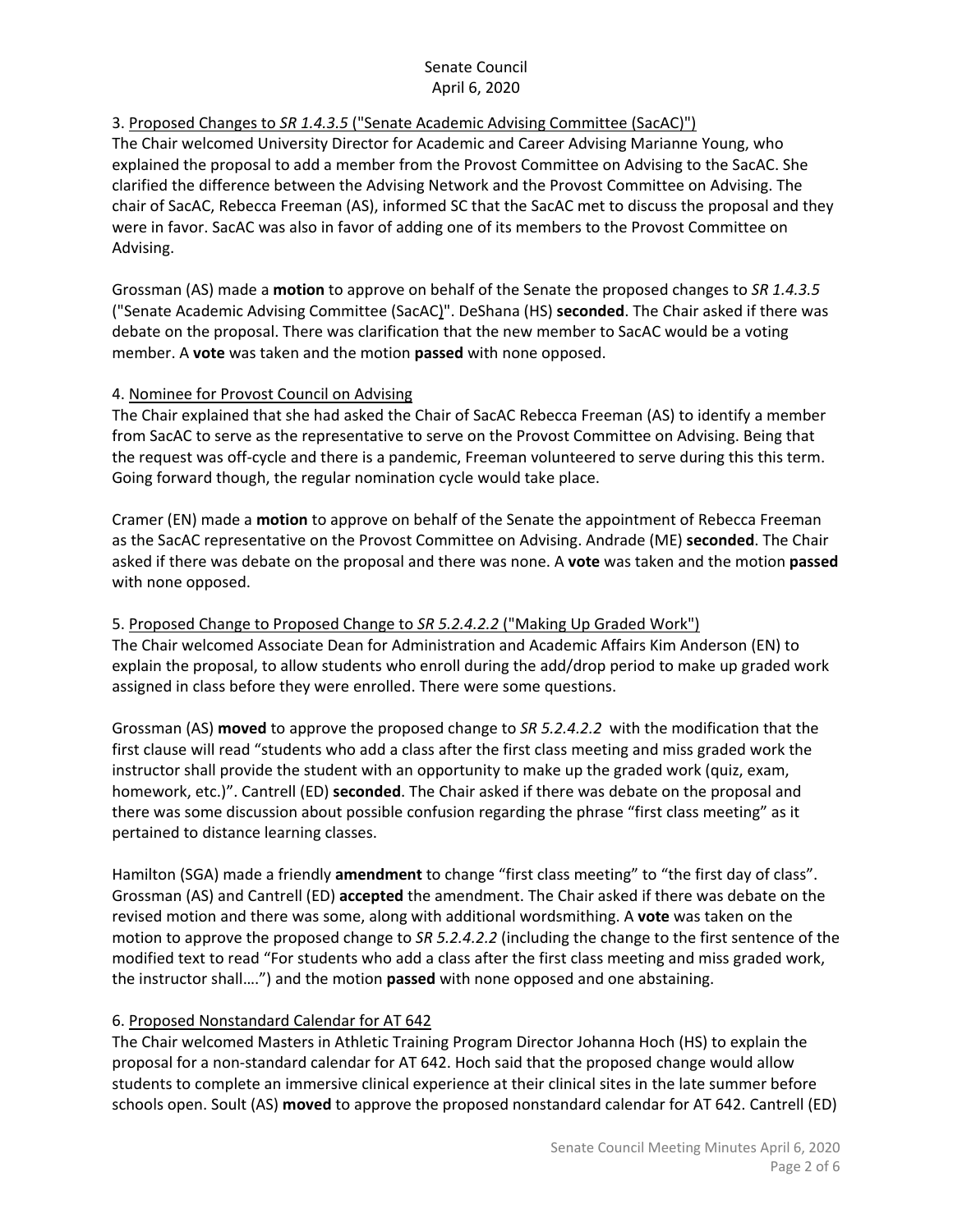**seconded**. The Chair asked if there was debate on the proposal and there was none. A **vote** was taken and the motion **passed** with none opposed.

#### 7. Committee Reports

a. Senate's Admissions and Academic Standards Committee (SAASC) – Bill Smith, Chair

i. Proposed Changes to *Senate Rules 4.2.8* ("Undergraduate Certificates") The Chair explained that the item was on the day's agenda so that SC could have a chance to discuss the

issue before a formal proposal came forward. She welcomed Associate Dean of Advising Ruth Beattie (AS) and SAASC Chair Bill Smith (EN) to discuss an issue with a proposed certificate program that the College of Arts and Sciences is having. They want to propose an undergraduate postbaccalaureate certificate that is not supported by the existing Senate Rules.

Smith (EN) explained more about the proposal and its history at SAASC. Beattie (AS) described the proposed undergraduate postbaccalaureate certificate, which would allow career changers who have already earned a bachelor's degree to complete a certificate of premedical courses in preparation for applying to medical school. She noted that the courses are not at the graduate level. At the request of the Chair, Assistant Provost for Strategic Planning Annie Davis Weber explained that, if approved, the certificate would be reported to outside agencies as a post-secondary certificate of the middle category of credit hours. There are many instances where UK describes a credential one way but is described officially using different terminology.

SC members discussed the idea of changing *SR 4.2.8*. Eventually, the Chair asked that SC pause the discussion until the proposal language is completed.

## 8. Tentative Agenda for April 13, 2020 Specially Called Senate Council Meeting

The Chair went over the tentative agenda for the specially called Senate Council meeting on April 13, 2020 and changes were discussed. Cramer (EN) made a **motion** to approve the amended agenda. Soult **seconded**. The Chair asked if there was any debate and there was none. A vote was delayed due to a SC member dropping from the video conference due to technical difficulties

## 9. Proposed Changes to 2019-20 Academic Calendar Related to the Graduate School

The Chair described the proposed changes There were no questions. Cramer (EN) **moved** to accept the proposed changes to the 2019-20 Academic Calendar related to the Graduate School. Vincent (BE) **seconded**. The Chair asked if there was any debate and there was none. A vote was delayed due to the SC member who dropped from the video conference earlier.

## 10. Proposed One-Time Change to PharmD

The Chair explained the proposed one-time change to the College of Pharmacy to allow students to take courses as pass/fail. It was confirmed that taking courses as pass/fail is optional. Cramer (EN) **moved** to accept the proposed one-time change to the PharmD to allow pass/fail grading with a deadline of May 1 for selecting it. Brion (EN) **seconded**.

The temporarily absent SC member returned.

The Chair asked if there was any debate about the proposed PharmD change and there was none. A **vote** was taken and the motion **passed** with none opposed.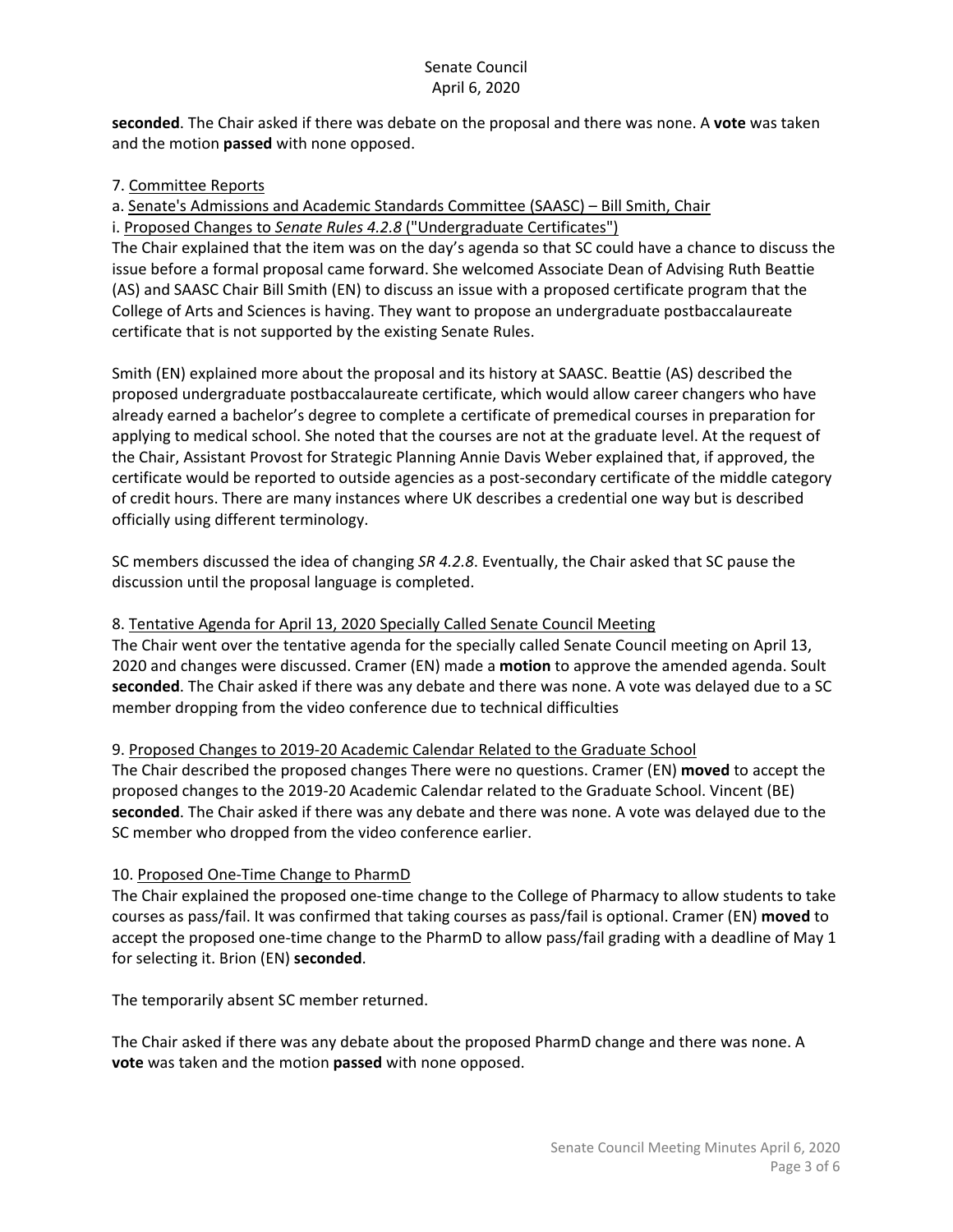A **vote** was taken on the motion to approve the tentative agenda for April 13 and the motion **passed** with none opposed.

A **vote** was taken on the motion to approve the proposed changes to 2019-20 Academic Calendar related to the Graduate School and the motion **passed** with none opposed.

# 11. Proposed One-Time Change for Dentistry

The Chair explained the proposed one-time change to the College of Dentistry to allow students to take courses as pass/fail. It was confirmed that taking courses as pass/fail is optional. Cramer (EN) **moved** to accept the proposed one-time change to College of Dentistry. Vincent (BE) **seconded**. The Chair asked if there was any debate and there was none. A **vote** was taken and the motion **passed** with none opposed.

#### 12. Temporary Fall 2020 Admissions Test-Optional Consideration

The Chair welcomed Associate Provost for Enrollment Management Christine Harper to explain the proposed temporary changes to *SR 4.2.1* regarding freshman admissions criteria for fall 2020. There was some discussion and Grossman (AS) suggested calling this a waiver instead of a temporary change. Harper agreed. There was extensive discussion of the proposal.

Brion (EN) **moved** to approve a waiver of *SR 4.2.1* for fall 2020 to temporarily accept self-reported GPA and courses taken and temporarily automatically admit students with 3.00 weighted GPA without an SAT or ACT test score. Grossman **seconded**. The Chair asked if there was any debate and there was none. A **vote** was taken and the motion **passed** with none opposed.

SC discussed approving on behalf of the Senate some of the just-approved proposed changes.

Brion (EN) **moved** to approve the one-time change to College of Pharmacy on behalf of Senate and make it effective immediately. Grossman (AS) **seconded**. The Chair asked if there was any debate and there was none. A **vote** was taken and the motion **passed** with none opposed.

Grossman (AS) **moved** to approve the one-time change to College of Dentistry on behalf of Senate and effective immediately. Richardson (SGA) **seconded**. The Chair asked if there was any debate and there was none. A **vote** was taken and the motion **passed** with none opposed.

Cramer asked if the waiver of *SR 4.2.*1 needed to be done on behalf of Senate or if it could wait a week. Harper explained why she would prefer a decision sooner rather than later, but indicated a willingness to wait a week if the SC thought it was necessary. Grossman (AS) **moved** to approve the two temporary waivers of *SR 4.2.1* for fall 2020 on behalf of Senate and effective immediately. Vincent (BE) **seconded**. The Chair asked if there was any debate and there was none. A **vote** was taken and the motion **passed** with none opposed.

## 13. Modifications to Graduate School Policies for International Students

The Chair explained the proposal to accept Duolingo test scores for fall 2020 admissions and to extend the deadline for fall 2020 applications to the Graduate School for international students.

Brion (EN) **moved** to approve the substitution of Duolingo test results as a substitute for TEOFL scores on behalf of Senate and effective immediately. Collett (HS) **seconded**. The Chair asked if there was any debate and there was none. A **vote** was taken and the motion **passed** with none opposed.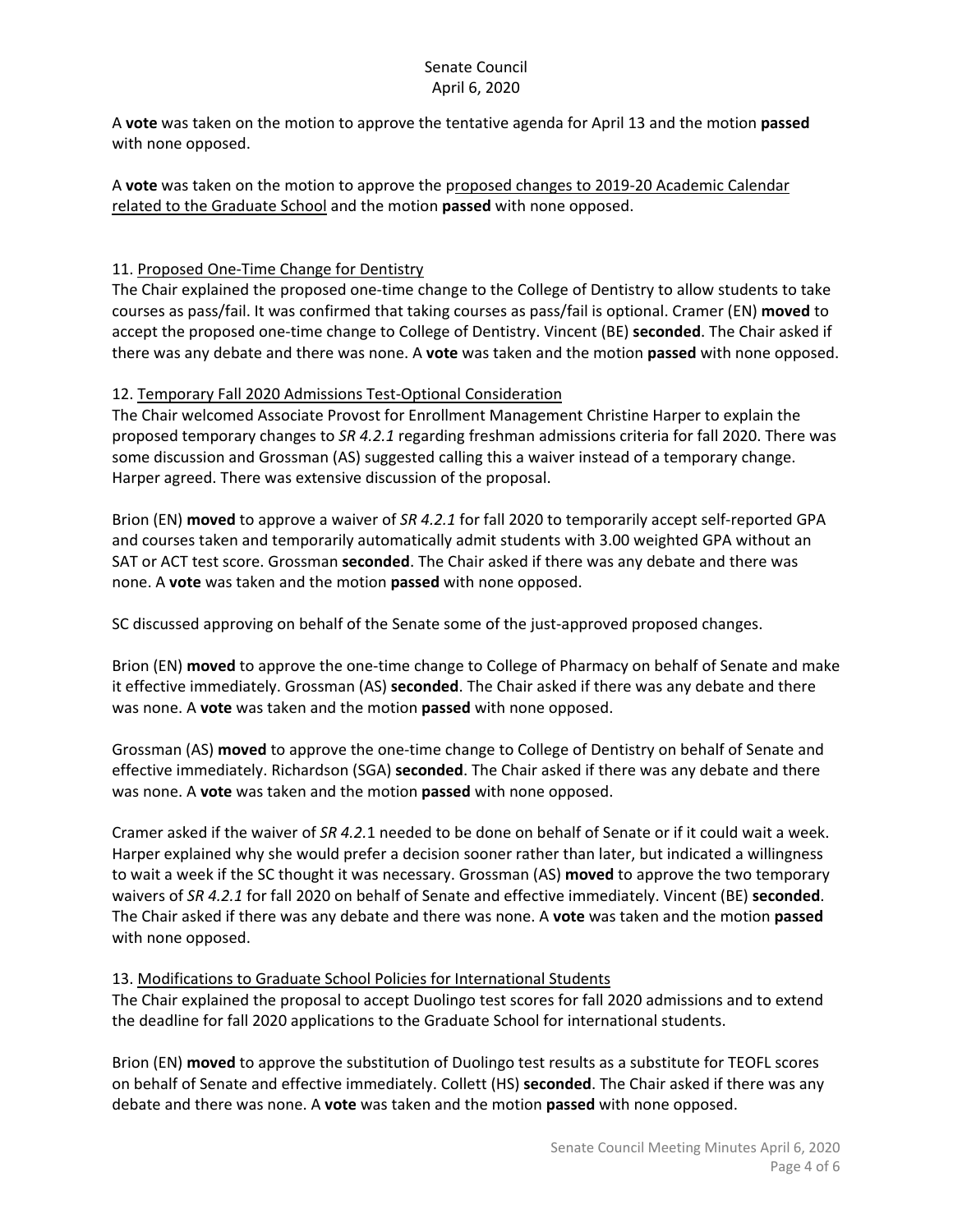Grossman (AS) **moved** to extend the deadline from March 15, 2020 to May 1, 2020 for fall 2020 applications for international students. Charnigo (AS) **seconded**. The Chair asked if there was any debate and there was none. A **vote** was taken and the motion **passed** with none opposed.

#### 14. COVID-19 Ongoing Policy Discussion

The Chair reported that she attended a question and answer session for college advisors that was organized by Student and Academic Learning. Advisors discussed the application of pass/fail and had a lot of good questions.

The Chair also reported that the Learn Anywhere website is up and is a great resource for students. She plans to share on the website information about what individual programs are doing about pass/fail for students. She has contacted colleges to ask for their policies and is working on a way to make the information more user friendly for students. SC discussed possible solutions for sharing this information with students.

The Chair reported that the Graduate Council met to discuss pass/fail options for their students and the Graduate Council decided to defer to individual programs.

The Chair solicited input from SC about the possibility of appointing a second Ombud to handle the influx of questions. SC recommended consulting the current Ombud's office about the possibility and suggesting past Ombuds might be willing to come help if needed.

The Chair asked SC if they had any thoughts about possible changes to academic policies for summer 2020 because all courses will again be online. There was discussion but the general consensus was that SC did not feel there was currently a need for changes like the ones that were approved for the spring semester.

The Chair asked Cramer (EN) to report on the Faulty Affairs Workgroup, which he is a member of. Cramer explained that they have met three times and that they are putting together a tenure clock delay proposal for spring 2020. They have also been discussing how expanded leave policies might affect faculty.

15. Items from the Floor No items from the floor.

The meeting was unanimously adjourned at 5:05 pm.

Respectfully submitted by Jennifer Bird-Pollan, Senate Council Chair

SC members present: Andrade, Bird-Pollan, Blonder, Brion, Cantrell, Charnigo, Collett, Cramer, Grossman, Hall, Hamilton, Richardson, Shaikh, Soult, and Vincent.

Guests present: Kim Anderson, Ruth Beattie, David Blackwell, Sheila Brothers, Roger Brown, Reny de Leeuw, Rebecca Freeman, Christine Harper, Johanna Hoch, Larry Holloway, Davy Jones, Kim Taylor, Annie Davis Weber, and Marianne Young.